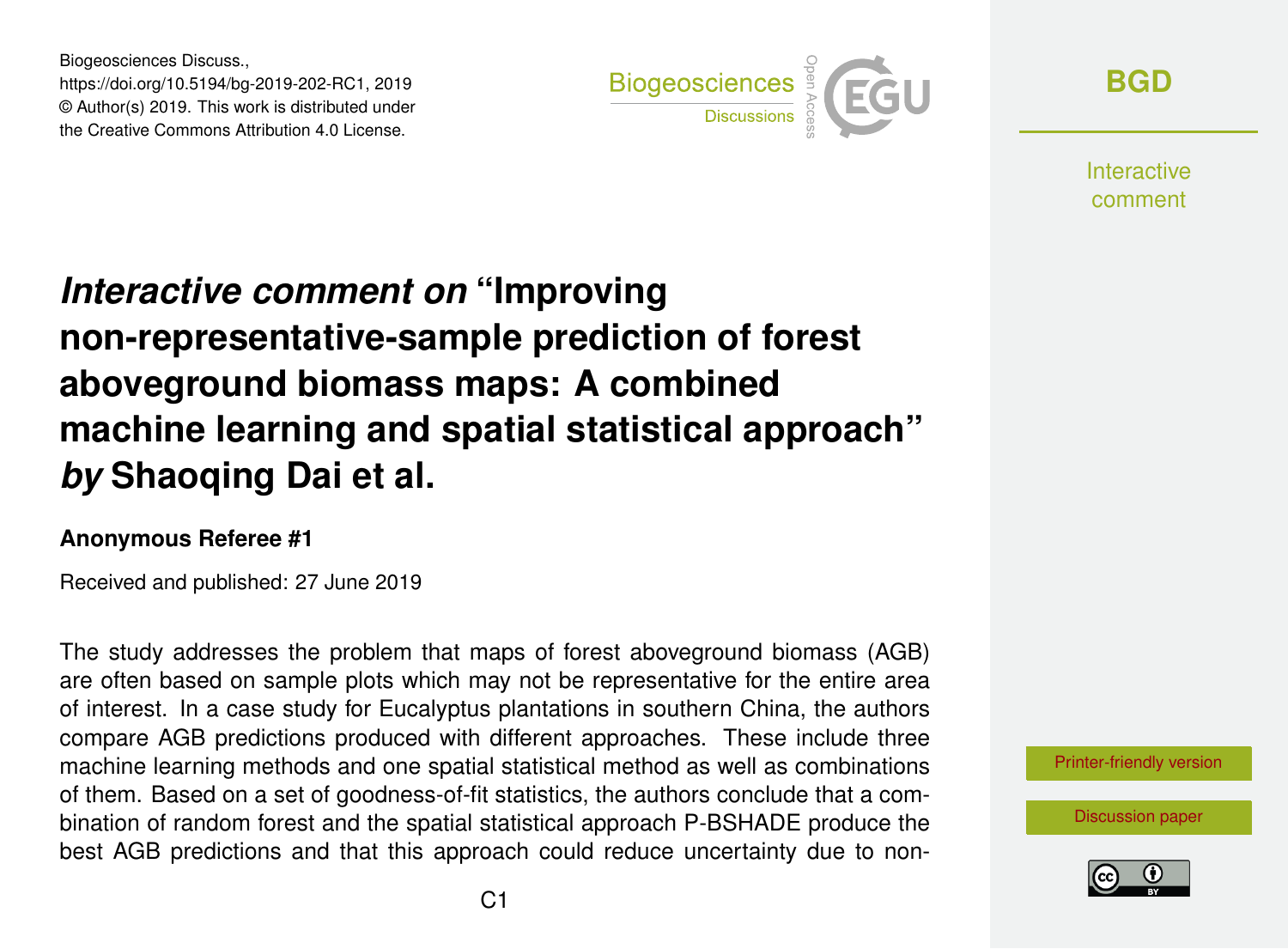representative sampling. Non-representative sample distribution is indeed a big problem in mapping of AGB and other forest attributes. However, the manuscript does not clearly state how the presented methodology can improve this situation. While research question (1) can partly be answered by the given results (e.g., Fig. 5), a clear answer to research question (2) is not possible based on the conducted analyses. Several sections need considerable improvements for the manuscript to become a consistent story.

In the following, I present detailed comments:

Abstract:

The Abstract currently focusses mostly on the problem statement. It should be more specific about the used methods and most important results.

Introduction:

In general it should be made clear that this study does not use remote sensing data for AGB mapping. As many studies do use remote sensing and the authors cite several such studies, it is not clear to the reader that the forest structure used in this study is entirely ground based. This should be clear from the beginning.

L. 53: Please explain what is meant by back-end processing. The difference to frontend processing is not clear.

L. 86: Explain what is meant with stability of the second steps.

Materials & Methods:

L. 111: According to the numbers given in L. 103 and 110 about 10% of the forest in Nanjiing county is Eucalyptus forest. So why isn't ∼10% of Fig. 1b red? Also mind the typo "Bamboo foreat" in legend.

L. 119: Can you describe the FMPI data a bit further? Are these 2980 patches polygons of irregular shape representing stands of same structure? If yes, what are typical **[BGD](https://www.biogeosciences-discuss.net/)**

Interactive comment

[Printer-friendly version](https://www.biogeosciences-discuss.net/bg-2019-202/bg-2019-202-RC1-print.pdf)

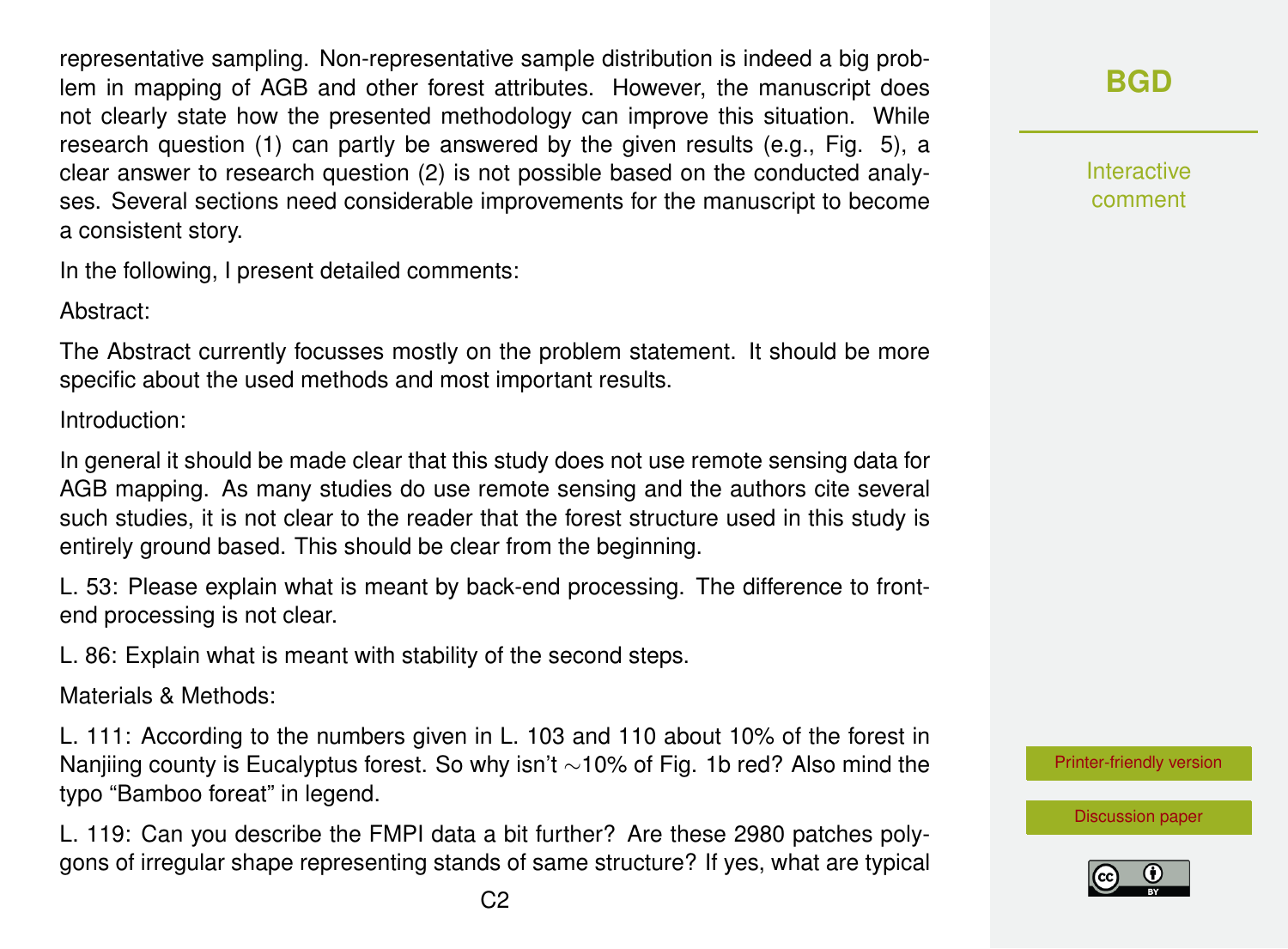sizes? Or are they grid cells?

L. 126: Please remove information irrelevant in this study. I think, soil and topographical variables are not further used in the analysis.

L. 129-131: It is unclear what is meant by systematic and stratified sampling in this context.

L. 142: Foliage and roots should not be mentioned if they are not relevant for the analysis.

L. 156: Typo in Fig. 2 "Model Trainning".

L. 167: Please explain briefly the concept of spatial stratified heterogeneity and how the geographic detector method works.

L. 178: At several places in the manuscript the word "simulate" is used, where I would use "predict". Simulation is usually associated with process-based model simulations, while statistical model output is more commonly referred to as prediction. Consider changing the wording to avoid confusion.

L. 182: What do you mean with "localization biomass model"? To my understanding the P-BSHADE interpolates the AGB values of the neighboring plots.

L. 192-208: The descriptions of all machine learning methods are hard to understand. I suggest to simplify and only explain the principles of each of them. Technical details are confusing if they are not explained at length. Since all are well known machine learning methods, I would refer to the original literature for details.

L. 213: Is it mean DBH and mean tree height?

L. 215-227: The explanation of P-BSHADE is not sufficient to understand the method. Since this is not a standard method it disserves more explanation. Again, for technical details I would refer to the original literature, but the principle ideas should be clearly explained. Also, how is it related to existing methods like kriging and inverse distance Interactive comment

[Printer-friendly version](https://www.biogeosciences-discuss.net/bg-2019-202/bg-2019-202-RC1-print.pdf)

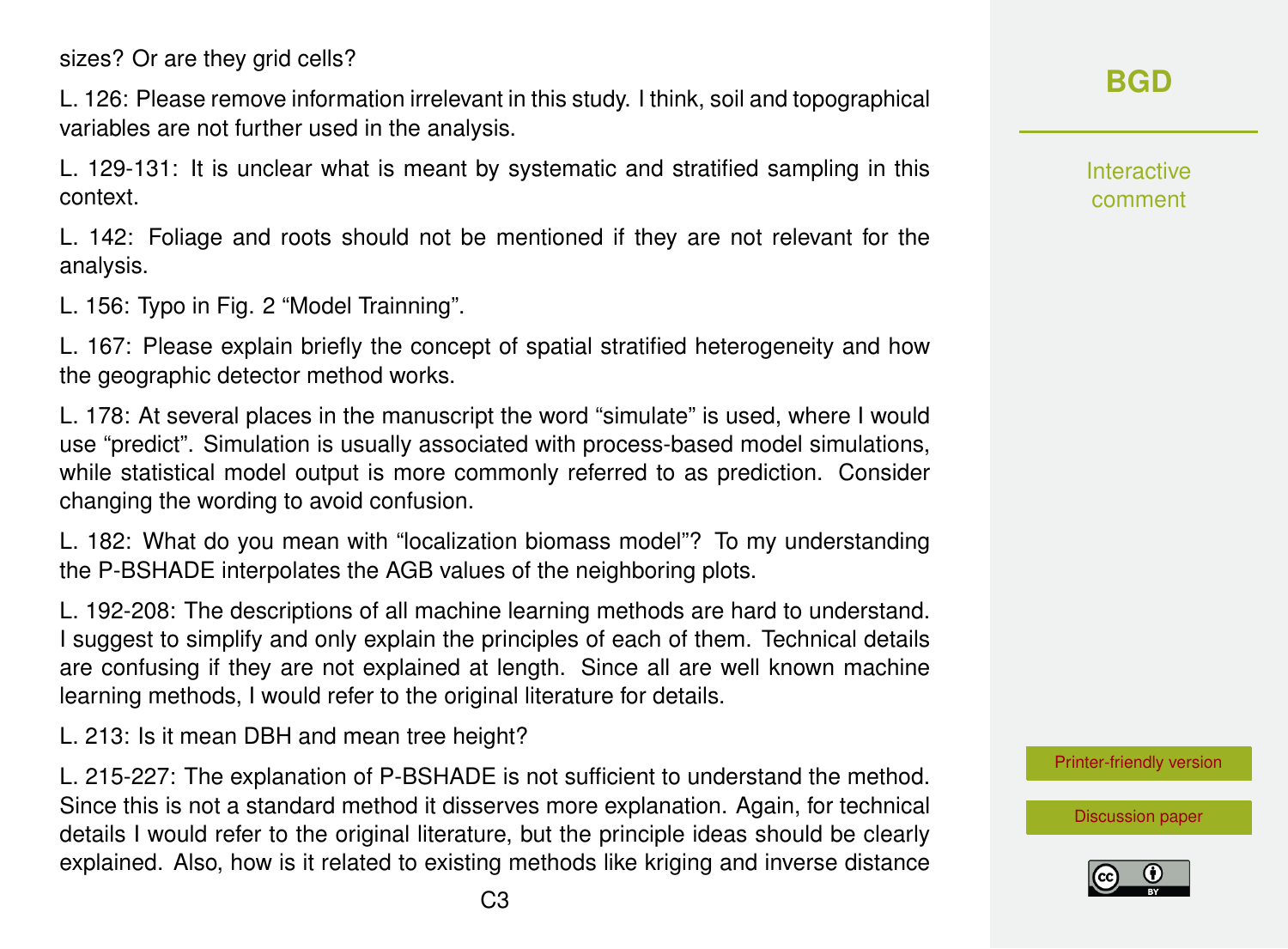weighted interpolation? What are the differences to them? Does distance between plots play a role and how many neighboring plots are considered for a prediction?

L. 252: The number of patches (2980) should be mentioned here to make clearer that you are not speaking of the 30 plots here.

L. 258: D is probably not breast height, but diameter at breast height.

L. 256-261: This is not a validation! This is a comparison of AGB predicted with the optimal model to AGB predicted via a simple allometry. A validation would imply that the data used for comparison is (a close approximation of) the truth. Then it could be tested how close the predictions can get to the truth. But in the case here, the authors are not stating that they consider the simple allometric AGB to be the truth. It is not clear why they make this comparison and also not the role of the CIW.

Results:

L. 264: Change Mg ha-1 plot-1 to Mg ha-1.

L. 280: Please use clear variable names in Fig. 4. E.g., "vol" and "volume" are ambiguous.

L. 296-300: To understand this a more detailed explanation of the method is required (see comment on L. 167). The k-means clustering was not mentioned before and a reader unfamiliar with the method does not know how to interpret q-values.

L. 308: This graphic nicely summarizes the main results. However, it raises two crucial questions, which are not answered in the text:

1) If S4 are interpolations based on the actual AGB values of the other plots and S5 to S7 are interpolations based on ML-predicted AGB of the other plots, how can S4 be worse than S5 to S7? The ML-predictions should introduce additional uncertainty compared to S4 which uses the actual AGBs. This has to be explained.

2) If we accept the fact questioned in my question 1), it remains the question why the

Interactive comment

[Printer-friendly version](https://www.biogeosciences-discuss.net/bg-2019-202/bg-2019-202-RC1-print.pdf)

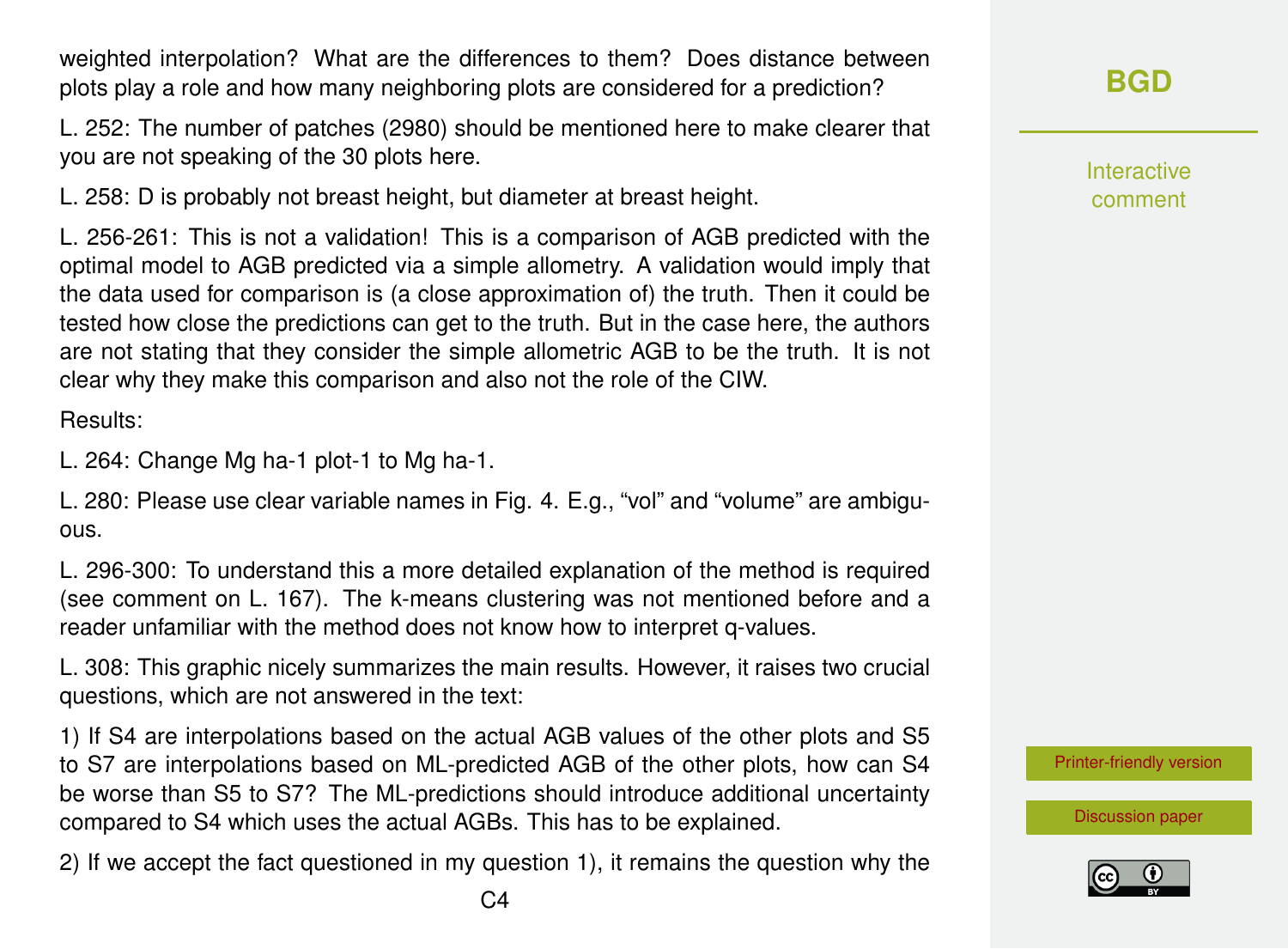combined approach can strongly improve the SVM and RF approaches, but not the ANN approach (S6 is hardly better than S2). This should be discussed.

It would be informative to also show 1:1-scatterplots (AGB predictions vs. observations) for the different methods. And  $R<sup>2</sup>$  values should be provided, because the given measures of error (RMSE, MRE, MAE) are uninformative with regard to whether there is any trend between predictions and observations at all. I strongly advise to provide  $R<sup>2</sup>$  values of predictions vs. observations for methods S1-S7.

L. 343: The text in Fig. 6 is too small to read. Also the maps are too small for meaningful interpretation. I suggest to show only map (a) in large and to put map (b) to the appendix. The caption text "green outside of study area" is confusing. Green is part of the DTM color palette.

L. 348-350: The total difference between the county-wide predictions of the optimal model and predictions using the simple allometric approach is only 0.17%. Does this mean that the methodology presented in this study is not needed?

Discussion:

L. 418: This section does not answer the questions raised in the comment on L. 308.

L. 435-469: Comparing absolute RMSE values from different studies representing very different forest types is not meaningful, because the intrinsic AGB variability is very different between, e.g., a tropical rainforest (large) and a Eucalyptus plantation (small). If anything, normalized nRMSE (i.e., RMSE divided by the mean) should be compared.

L. 477: How were the MRE values 0.04% to 99.8% and the average 19.93% calculated? This should be reported in the Materials & Methods and in the Results sections. It could also be visualized in a 1:1-plot. A fundamental question arising from this comparison is, how can we know whether RF&P-BSHADE or the allometric approach is closer to the truth? This would require independent ground-truth plots in other parts of the study area. In fact, an answer to research question (2) raised in the Introduction **[BGD](https://www.biogeosciences-discuss.net/)**

Interactive comment

[Printer-friendly version](https://www.biogeosciences-discuss.net/bg-2019-202/bg-2019-202-RC1-print.pdf)